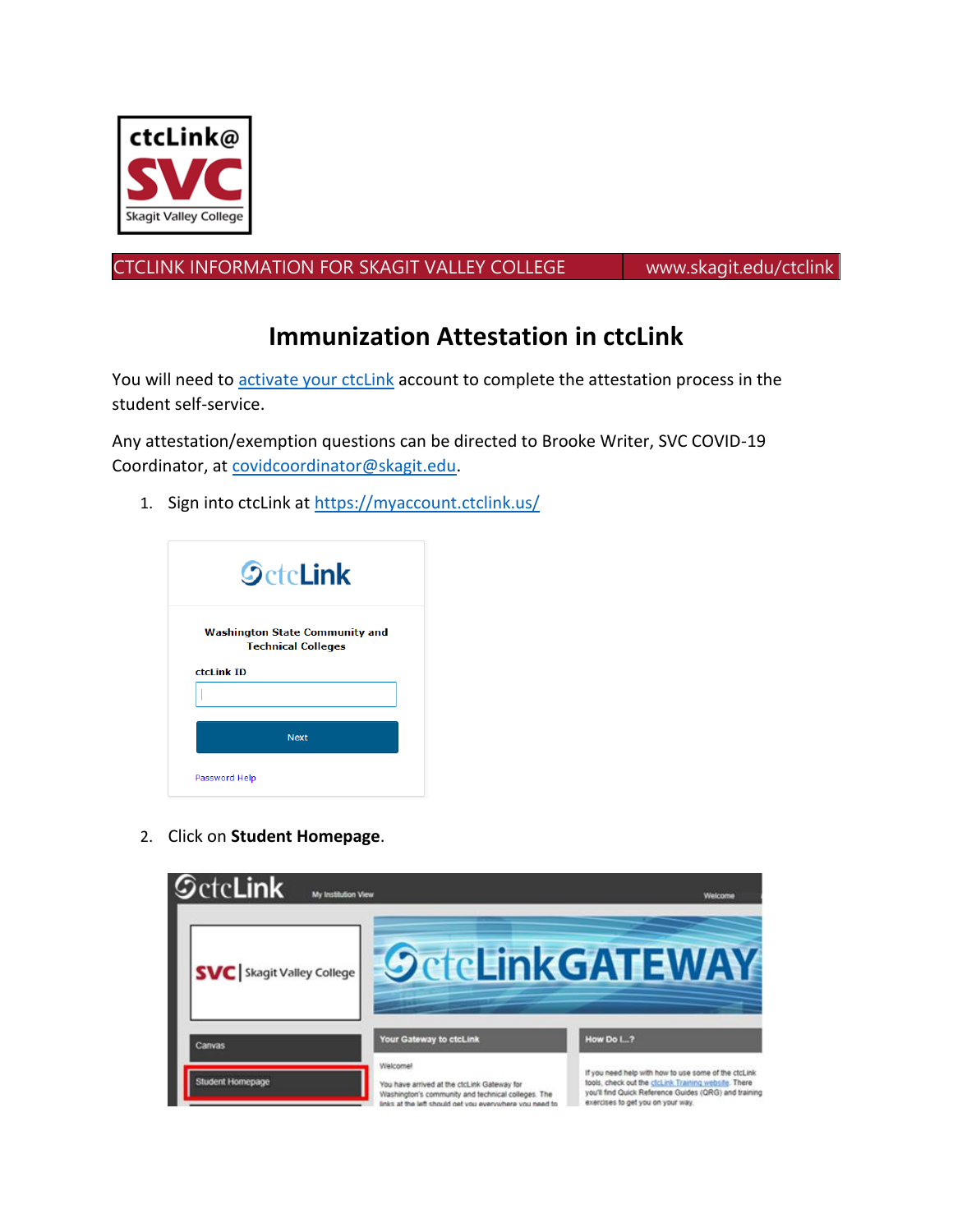

3. Select the **Immunization Attestation** tile on the ctcLink Student Homepage.

- 4. On the COVID-19 Vaccination Attestation page, activate the drop down list and select an Immunization.
	- a. Enter the desired information into the **Date Taken field**. You will enter the date that you received this immunization--it cannot be a future date.
	- b. Note that medical and religious exemptions are presented in the drop down list, if applicable.
	- c. Any questions can be directed to Brooke Writer, SVC COVID-19 Coordinator, at **[covidcoordinator@skagit.edu](mailto:covidcoordinator@skagit.edu)**.

| <b>COVID-19 Vaccination Attestation</b>                                                                                                                                                                                           |                                                                               |
|-----------------------------------------------------------------------------------------------------------------------------------------------------------------------------------------------------------------------------------|-------------------------------------------------------------------------------|
| <b>Skagit Valley College</b><br><b>Vaccination Details</b>                                                                                                                                                                        |                                                                               |
| $\circled{?}$<br>*Immunization                                                                                                                                                                                                    | Date Taken                                                                    |
| <b>Exemption - Medical</b><br><b>Exemption - Religious</b><br>Johnson & Johnson / Janssen<br>Moderna - 1st dose<br>Moderna - 2nd dose<br>Other COVID-19 Vaccine<br>sl<br>Pfizer-BioNTech - 1st dose<br>Pfizer-BioNTech - 2nd dose | $\pm$<br>丽<br>provided is accurate and true, and I acknowledge that it may be |
| <b>Disciplinary Action</b>                                                                                                                                                                                                        |                                                                               |

I acknowledge that knowingly providing incorrect information and/or not following college COVID protocols, including policies on face coverings, may result in disciplinary action.

**No** Reference

Submit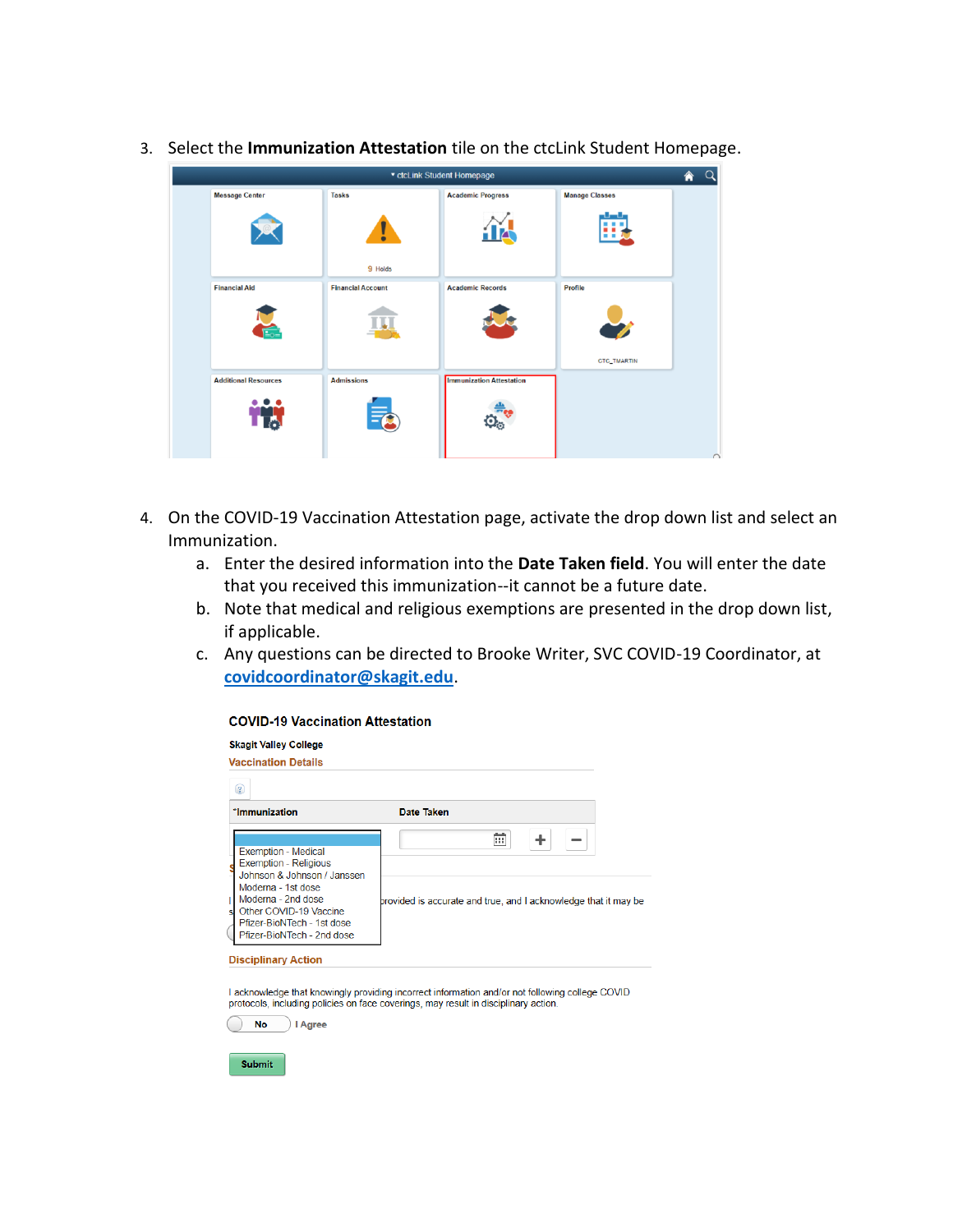5. To add additional Immunizations, select the [+] plus icon in the Immunizations section. Select the [-] minus icon to delete an Immunization row.

| <b>COVID-19 Vaccination Attestation</b>                                                                           |                                                                            |   |  |  |
|-------------------------------------------------------------------------------------------------------------------|----------------------------------------------------------------------------|---|--|--|
| <b>Admissions Test</b><br><b>Vaccination Details</b>                                                              |                                                                            |   |  |  |
| $\circledR$                                                                                                       |                                                                            |   |  |  |
| *Immunization                                                                                                     | Date Taken                                                                 |   |  |  |
| Moderna - 1st dose                                                                                                | 爾<br>05/08/2021<br>v                                                       | ÷ |  |  |
| Moderna - 2nd dose                                                                                                | m<br>05/29/2021<br>v                                                       | ÷ |  |  |
|                                                                                                                   |                                                                            |   |  |  |
| acknowledge that it may be subject to further verification.<br>No<br><b>I</b> Agree<br><b>Disciplinary Action</b> | I declare that the information I have provided is accurate and true, and I |   |  |  |

- 6. Answer the **Self Attestation** section statement by clicking on the slider to display, "Yes I Agree."
- 7. Answer the **Disciplinary Action** section statement by clicking on the slider to display, "Yes I Agree."
- 8. Click the **Submit** button. *Note*: *Selecting Submit automatically saves the information; no further action is required.*